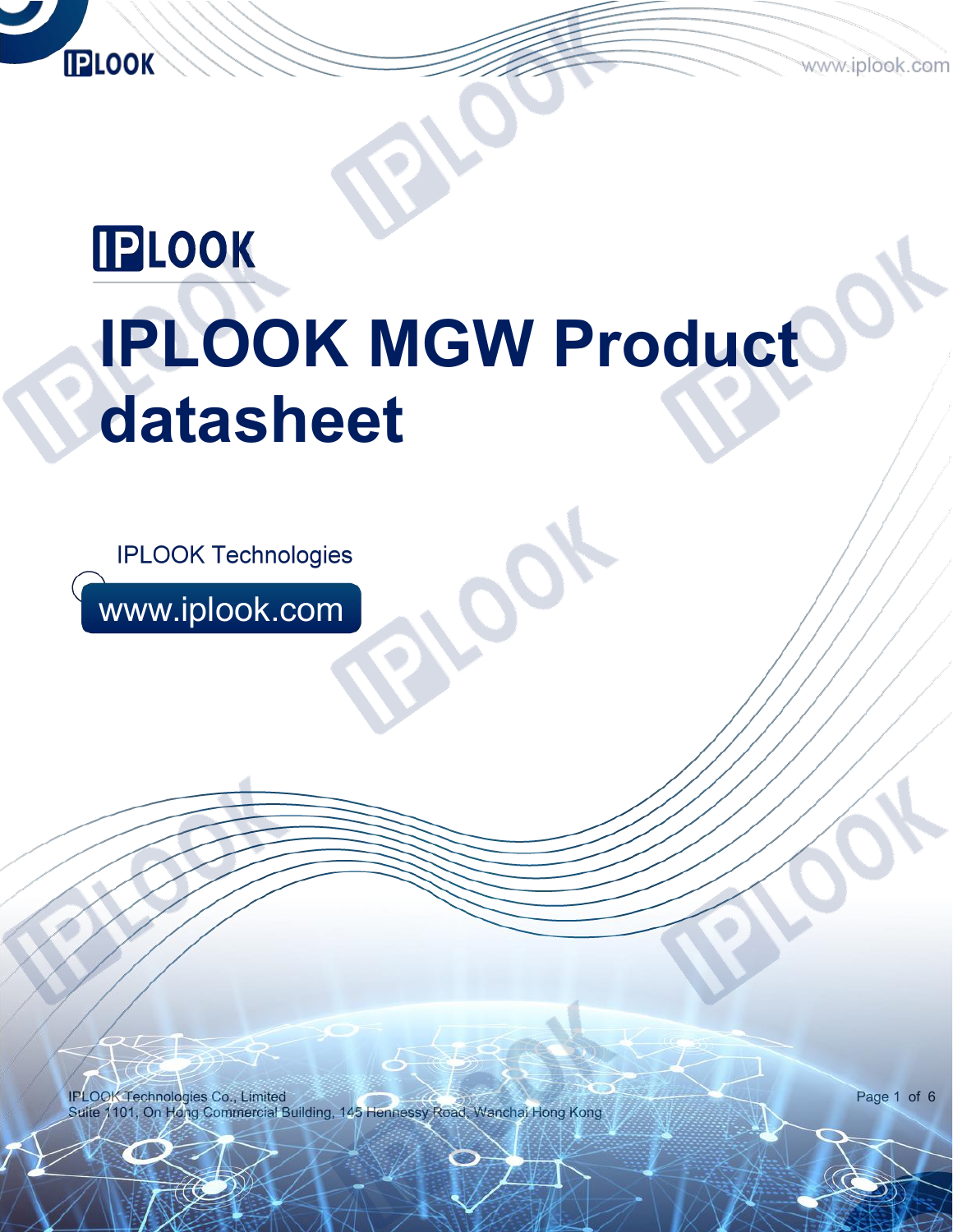# **IPLOOK**

# **IPLOOK MGW Product datasheet**



IPLOOK Technologies / IPLOOK Technologies Co., Limited

IPLOOK Technologies Co., Limited Suite 1101, On Hong Commercial Building, 145 Hennessy Road, Wanchai Hong Kong Page 2 of 6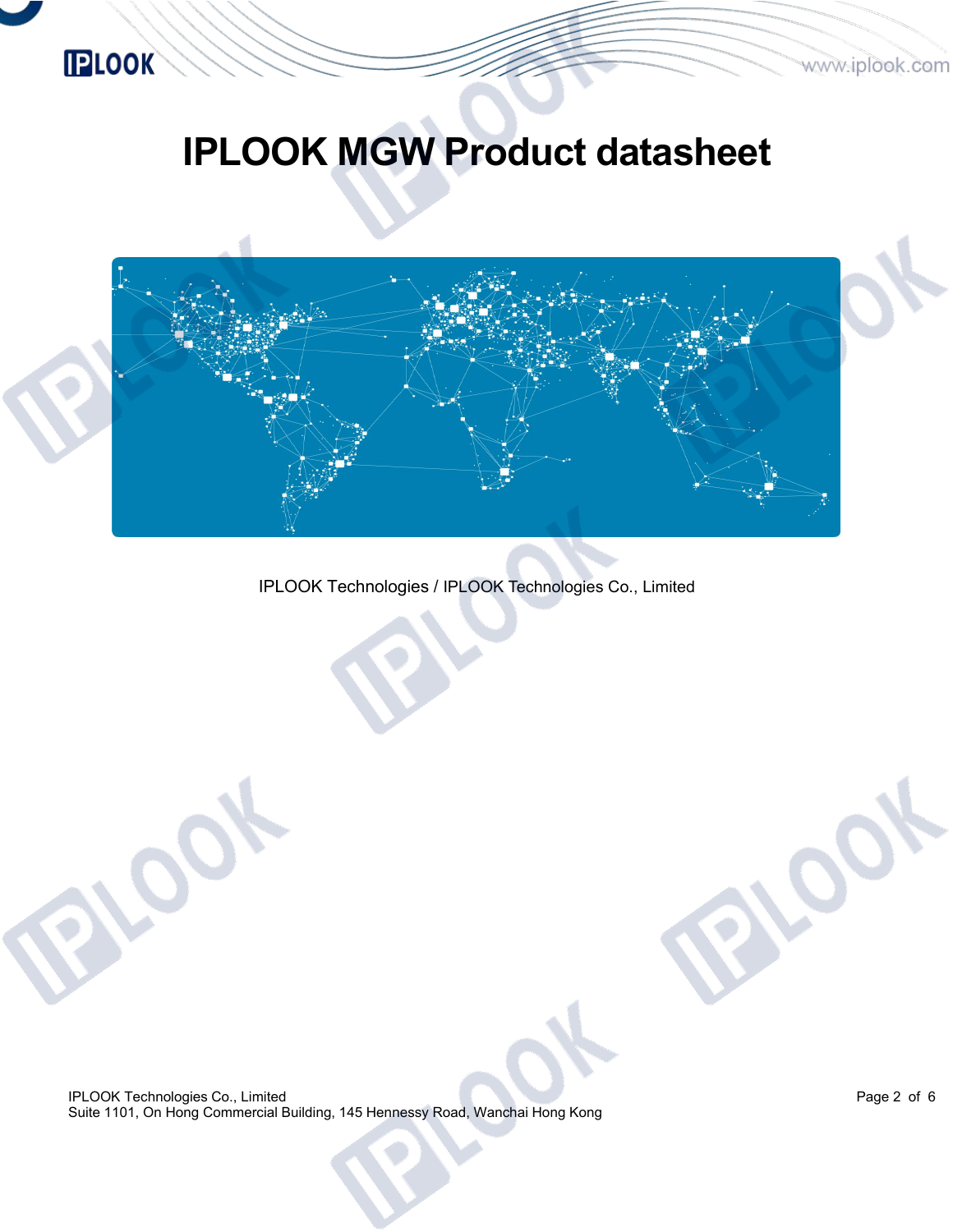#### www.iplook.com

 $\mathcal{L}$ 

# **IPLOOK**

| <b>Revision history</b> |              |                             |                |                 |                 |
|-------------------------|--------------|-----------------------------|----------------|-----------------|-----------------|
| Version                 | Usage        | <b>Modification Summary</b> | <b>Reviser</b> | <b>Reviewer</b> | <b>Revision</b> |
|                         | <b>State</b> |                             |                |                 | date            |
|                         | Initiation   |                             | Ali            | Ъı              | 2021-10         |
|                         | Version      |                             |                |                 |                 |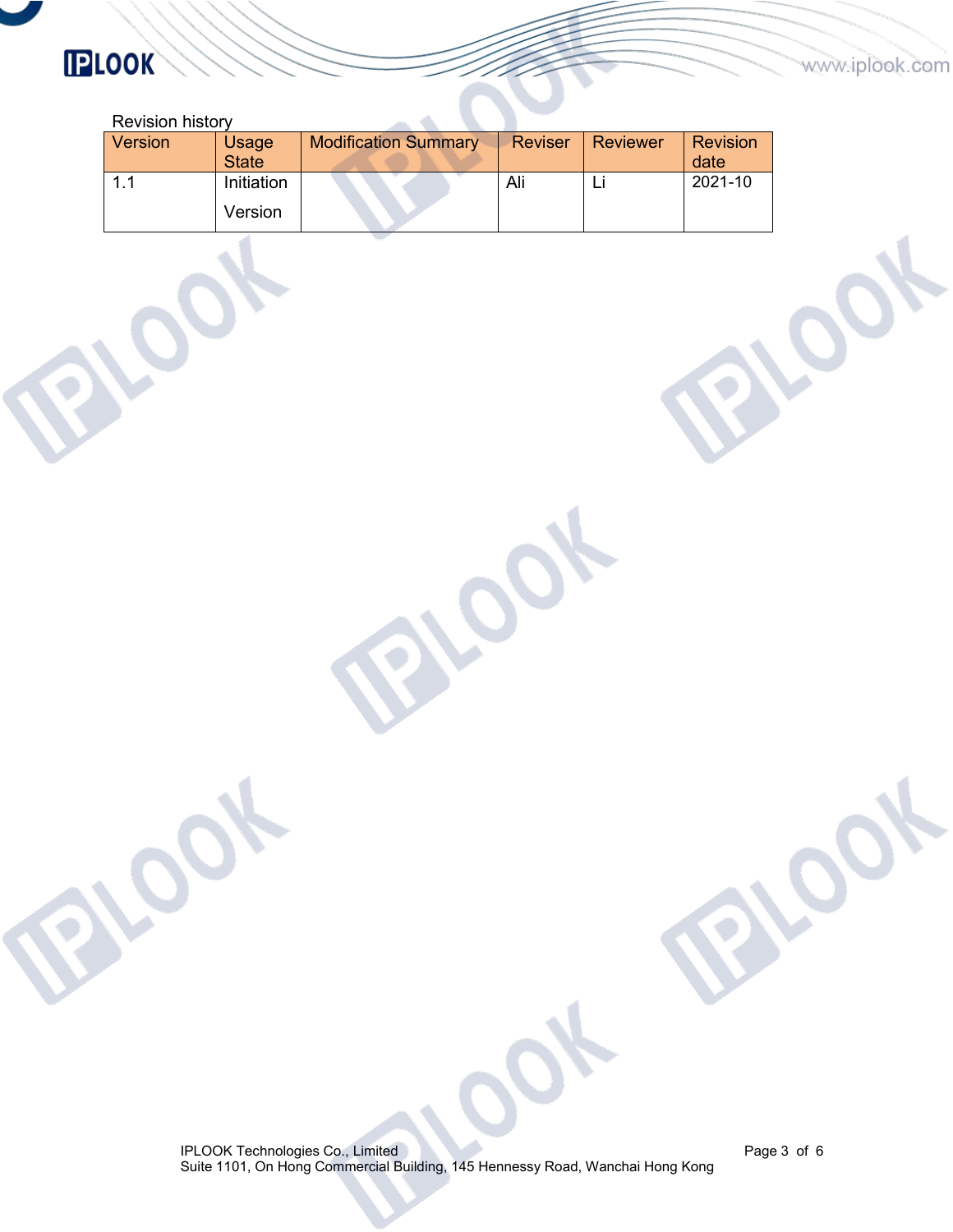#### www.iplook.com

## **IPLOOK**

#### Unified Gateway for Transforming Networks

In today's world of mixed IP and legacy networks, operators need a common media handling platform that reduces operating costs and simplifies operations. The G9 provides simultaneous, any-to-any switching for enhanced flexibility and cost-effectiveness, including protocol, interface, security, signaling, and media processing support in all wireless and wireline, access and core, and IP and TDM environments, maximizing invest ment protection as networks migrate.

A powerful IP gateway for mobile operators, the G9's wireless solutions span GSM, UMTS, CDMA, and satellite networks in 2G, 3G, and 4G/LTEarchitectures. In IMS networks, the G9 is a versatile IP media processing node ssupporting IMS Media Gateway and Media Resource Function Processor. In wireline networks, the G9 also supports Class 4/IP Tandem/IP Trunking as well as global applications such as Peering and IPX. In con verged wireless/wireline networks, the G9 provides advanced solutions for Fixed Mobile Convergence/femtocells and IP-to-IP transcoding.

#### Expansive Interoperability

The G9 is compliant with ANSI, ETSI, ITU, IETF, 3GPP, 3GPP2, and TISPAN standards and supports all relevant interfaces for its multiple functions, including H.248 text and binary, 3GPP Mc and IMS Mn, open Mp/MRFP, Iu/Iuh/femtocell, and Mb/Nb mobile interfaces. This flexibility allows the G9 to be used extensively with OEM partner platforms including fixed and mobile softswitches, IMS/ IP cores, femto/FMC controllers,

and other call control and access equipment. When coupled with IPLOOK Communication's C3 or C20 call session controllers, the G9pro vides scalable IP trunking, Intra-Network Intercon nect, IMS MGW, and other mission-critical media adaptation and signaling functions.



#### Advanced Media Processing

The custom-designed G9 uses the latest in state-of-the-art computing, DSP/NPU, and media processing components and is housed in a green technology, power-efficient footprint. Separate IP and TDM fabrics provide high quality native switching and interworking for IP-to- IP, TDM-to-IP, and TDM-to-TDM applications. The G9's massively scalable backplane and flexible 28-slot chassis also provides an efficient card design that allows operators to easily scale TDM and IP session capacity as well as incremental functions and services.

#### Cost-Saving Integrated Features

The G9 includes many integrated features that reduce operator costs by eliminating the need for ancillary, single purpose net work elements. Integrated features include echo cancellation, emergency services, lawful intercept, and media server/MRFP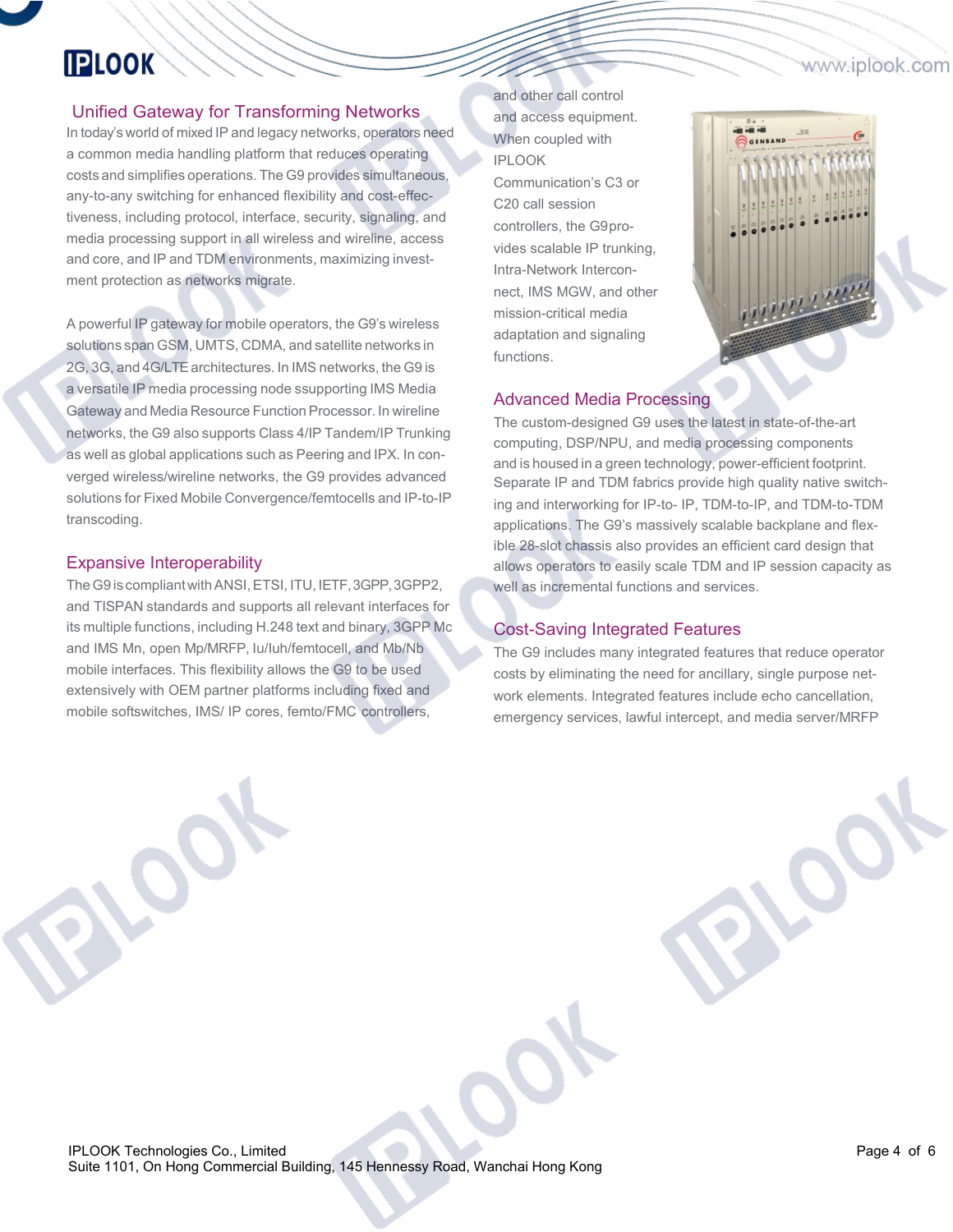### **IPLOOK**

capabilities such as audio bridging, conferencing, announce ments, and tones. The G9 also has a powerful, integrated, high capacity signaling gateway that lets operators centralize network signaling with IP backhaul to reduce total cost of ownership. With Impressive IP to IP processing capabilities, the G9 supports IP Transcoding and also provides also provides many other high value features and functions like IPv6, IWF/ Interworking Function, Tandem and Transcoder-Free Operation, and Virtual Media Gatewaysupport.

#### Carrier-Grade Reliability and Management

As a carrier class gateway, the G9 provides multiple levels of redundancy and load-sharing on critical system components, cards, and network interfaces, in addition to in-service software upgrades. The G9 supports open interfaces for flexible OSS integration and is managed by a comprehensive element man ager for centralized OAM&P control of multiple G9 platforms.

#### **Deployments**

The G9 is one of the world's most widely-deployed media processing platforms, with over 70 million ports shipped on field-hardened software, and it is deployed in over 25 Tier 1 operators.

#### **Networks**

- Multi-network convergence: wireless + wireline, core + access, IP to IP,TDM to IP,TDM to TDM, FMC/ femtocells
- 2G GSM, 3G UMTS, CDMA, IMS Lite/IMS/VoLTE,4G/LTE,FMC/Femto,UMA/GAN,TDM,IP,PSTN,PLMN

#### Protocols, Interfaces, Interoperability

• 2G/3G/IMS -- AoIP, Iu/IP, Mb/IP, Nb/IP; Femto UMA/GAN, luh; Signaling -- ALCAP, RANAP, BSSAP, MFR2, PRI, NFAS, TBCT, MF CAS, V5.2, GR-303, SS7 MTP; Control-- H.248 text and binary, EGCP, Mn, Mc, Mp, Ia, Virtual Media Gateway to 34 controllers, SCTP, SIGTRAN M3UA; IUA, ARP, ping/traceroute

Open standards-based; compliant with ANSI, ETSI, ITU IETF, 3GPP, 3GPP2, and TISPAN standards; supports worldwide variants; extensive, network-proven interoperability with leading call control, feature, access network, and CPE platforms

www.iplook.com

#### Voice Quality Enhancements

- Advanced VQE for VoIP and TDM, including G.169 Automatic Level Control, Adaptive Noise Reduction, Acoustic Echo Cancellation, Voice Activity Detection, Silence Insertion/ Detection, Comfort Noise Generation, Packet Loss Concealment, Adaptive Jitter Buffer, TFO/TrFO, WB-AMR
- HybridEchoCancellationsupportsITU-TG.164,G.165, G.168, and echo tail to 128ms

#### Integrated Features

- High-capacity signaling gateway supports up to 200 SS7 linksets with TDM (MTP2/3/3b), and M3UA interfaces, and SS7-SS7 interworking and routing; Overload control
- Lawful Intercept, including CALEA and other national variants; E911; Operator Services
- Media Resource Function Processor/MRFP with open Mp interface, digit collection, tones, announcements, conference bridging, high scale IP-to-IP transcoding and media adaptation
- Per session firewall and gate control, NAT learning and traversal, ACL, rate limiting, resource allocation, bandwidth reservation, measurements-based CAC, usage metering, NAPT-PT with IPv4/IPv6 interworking
- Routing and QoS including ARP, RTCP bandwidth modifiers, RTCP-XR with per call reporting
- IWF/Interworking Function for Circuit SwitchedData/CSD
- NNSF/NAS Node Selection Function for GSM A-Flex
- Transcoder-Free and Tandem-FreeOperation

#### **Capacities**

- DS0s:T1-15,840;E1-19,800;DS3-40,320;OC3- 96,768; STM-1 - 90,720w/FPS
- IP: 4 8 Gigabit Ethernet
- Signaling Gateway: 512 LSL links, 20 HSL links; SS7: 200 linksets; M3UA: 15,000MSU/second